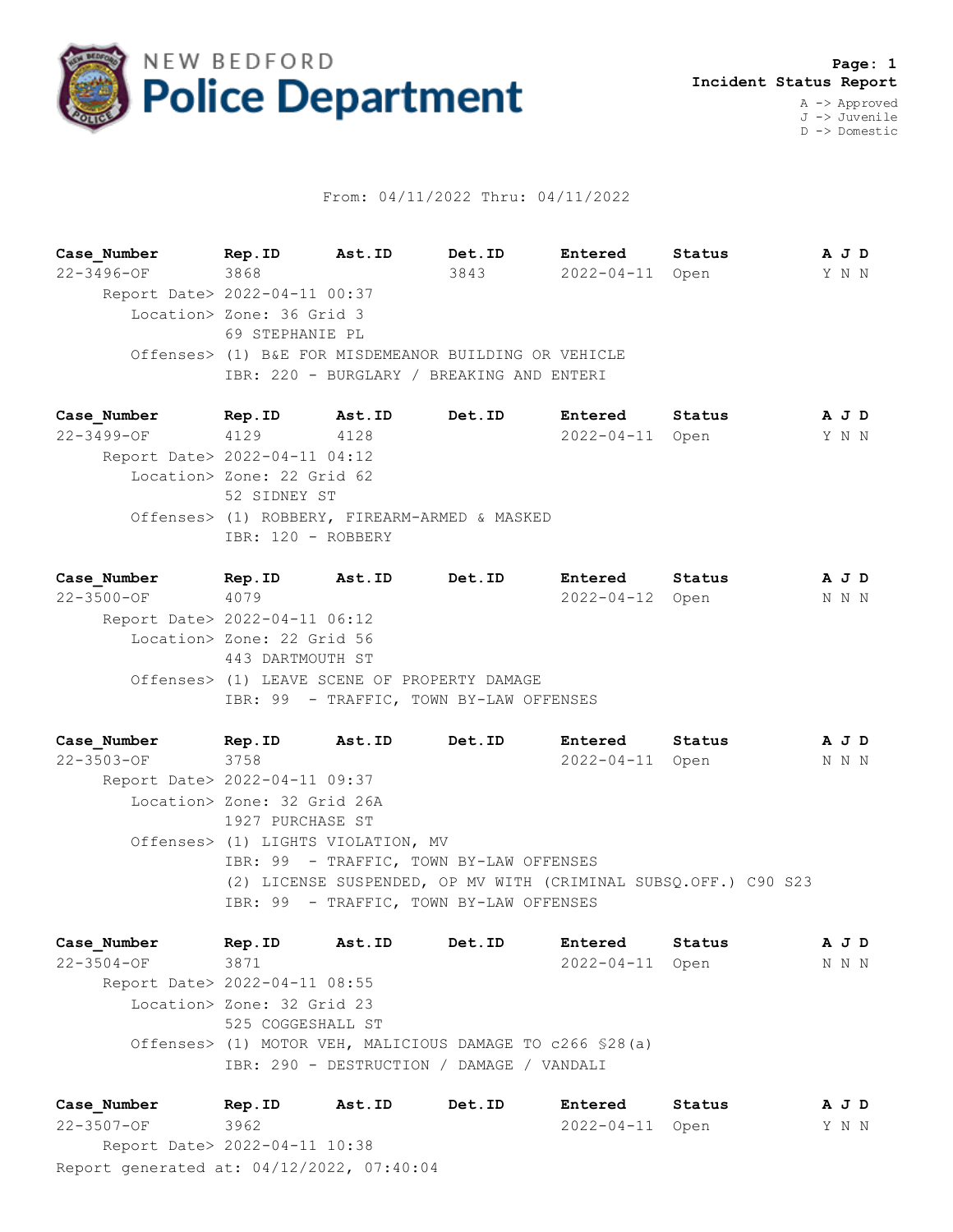

J -> Juvenile D -> Domestic

 Location> Zone: 22 Grid 56 99 BLUEFIELD ST Offenses> (1) ILLEGALLY ATTACH PLATES IBR: 99 - TRAFFIC, TOWN BY-LAW OFFENSES (2) ALLOW UNREGISTERED M/V ON PUBLIC WAY IBR: 99 - TRAFFIC, TOWN BY-LAW OFFENSES

| Case Number                   | Rep.ID                                         | Ast.ID | <b>Det.ID</b>                            | <b>Entered</b>   | Status | A J D |  |  |
|-------------------------------|------------------------------------------------|--------|------------------------------------------|------------------|--------|-------|--|--|
| 22-3509-OF                    | 3962                                           |        |                                          | $2022 - 04 - 11$ | Open   | Y N N |  |  |
| Report Date> 2022-04-11 11:17 |                                                |        |                                          |                  |        |       |  |  |
|                               | Location> Zone: 22 Grid 57A                    |        |                                          |                  |        |       |  |  |
|                               | 407 RIVET ST                                   |        |                                          |                  |        |       |  |  |
|                               | Offenses> (1) WINDOW OBSTRUCTED/NONTRANSPARENT |        |                                          |                  |        |       |  |  |
|                               | IBR: 99 - TRAFFIC, TOWN BY-LAW OFFENSES        |        |                                          |                  |        |       |  |  |
|                               |                                                |        | (2) ALLOW UNREGISTERED M/V ON PUBLIC WAY |                  |        |       |  |  |
|                               | IBR: 99 - TRAFFIC, TOWN BY-LAW OFFENSES        |        |                                          |                  |        |       |  |  |
|                               | (3) LICENSE SUSPENDED OR REVOKED, OP MV WITH   |        |                                          |                  |        |       |  |  |
|                               |                                                |        | IBR: 99 - TRAFFIC, TOWN BY-LAW OFFENSES  |                  |        |       |  |  |

| Case Number                   | Rep.ID                      | Ast.ID | <b>Det.ID</b>                                                   | Entered         | Status | A J D |  |
|-------------------------------|-----------------------------|--------|-----------------------------------------------------------------|-----------------|--------|-------|--|
| 22-3512-OF                    | 3758                        |        |                                                                 | 2022-04-11 Open |        | N N N |  |
| Report Date> 2022-04-11 12:35 |                             |        |                                                                 |                 |        |       |  |
|                               | Location> Zone: 32 Grid 26A |        |                                                                 |                 |        |       |  |
|                               | 1927 PURCHASE ST            |        |                                                                 |                 |        |       |  |
|                               |                             |        | Offenses> (1) WINDOW OBSTRUCTED/NONTRANSPARENT * C90 S9D        |                 |        |       |  |
|                               |                             |        | IBR: 99 - TRAFFIC, TOWN BY-LAW OFFENSES                         |                 |        |       |  |
|                               |                             |        | (2) LICENSE SUSPENDED, OP MV WITH (CRIMINAL SUBSO.OFF.) C90 S23 |                 |        |       |  |
|                               |                             |        | IBR: 99 - TRAFFIC, TOWN BY-LAW OFFENSES                         |                 |        |       |  |

**Case\_Number Rep.ID Ast.ID Det.ID Entered Status A J D** 22-3513-OF 3802 2022-04-11 Open Y N N Report Date> 2022-04-11 13:22 Location> Zone: 22 Grid 62 103 JOUVETTE ST Offenses> (1) TOOLS, LARCENY OF CONSTRUCTION IBR: 23D - THEFT FROM BUILDING

**Case\_Number Rep.ID Ast.ID Det.ID Entered Status A J D** 22-3516-OF 3962 2022-04-11 Open Y N N Report Date> 2022-04-11 13:09 Location> Zone: 22 Grid 56 45 MATTHEW ST Offenses> (1) HARASSMENT PREVENTION ORDER VIOLATION IBR: 13C - INTIMIDATION

**Case\_Number Rep.ID Ast.ID Det.ID Entered Status A J D** 22-3522-OF 4094 2022-04-11 Open N N N Report Date> 2022-04-11 15:47 Location> Zone: 22 Grid 58B

Report generated at: 04/12/2022, 07:40:04